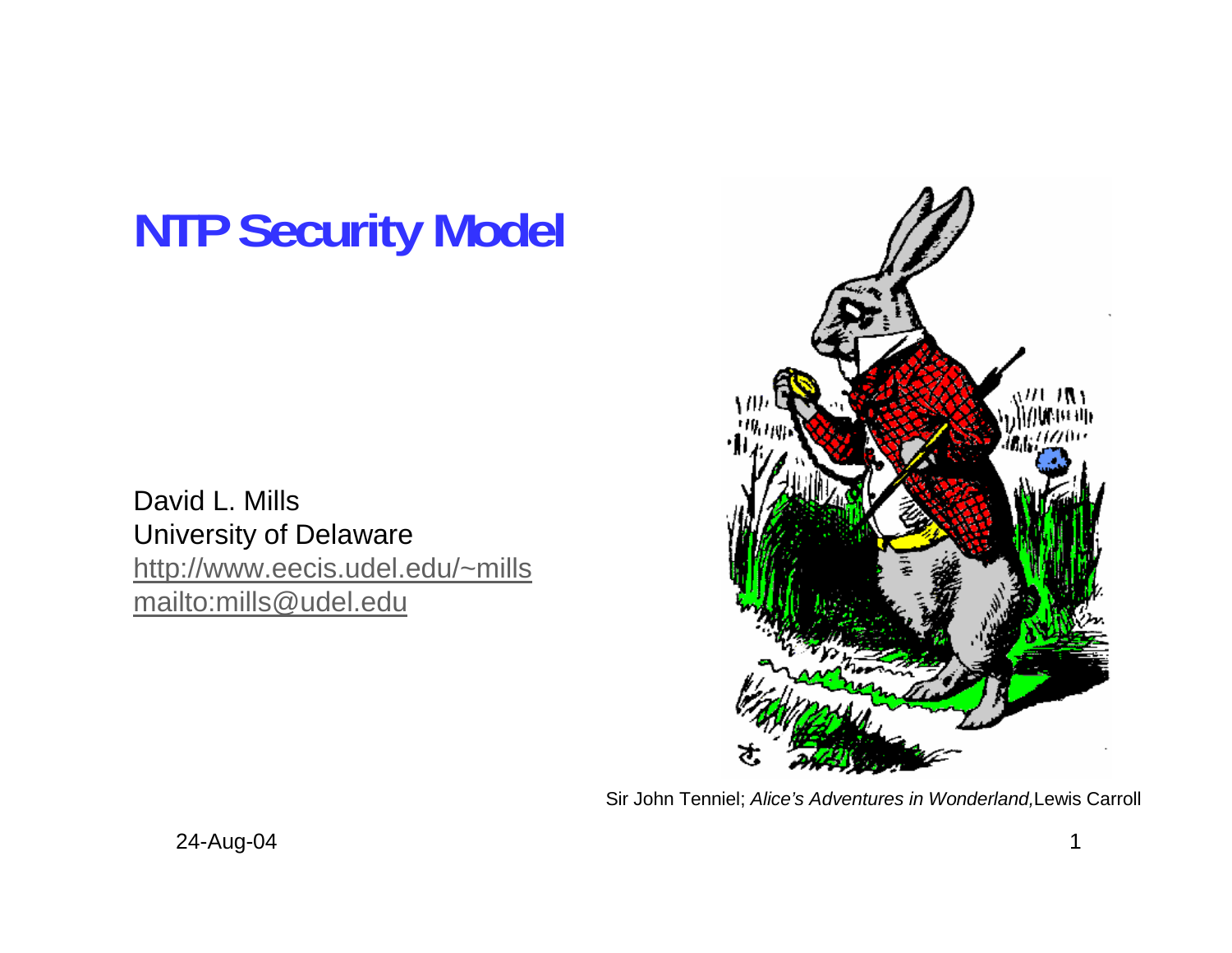### **NTP security model**



- o NTP operates in a mixed, multi-level security environment including symmetric key cryptography, public key cryptography and unsecured.
- o NTP timestamps and related data are considered public values and never encrypted.
- o Time synchronization is maintained on a master-slave basis where synchronization flows from trusted servers to dependent clients possibly via intermediate servers operating at successively higher stratum levels.
- o A client is authentic if it can reliably verify the credentials of at least one server and that server messages have not been modified in transit.
- o A client is proventic if by induction each server on at least one path to a trusted server is authentic.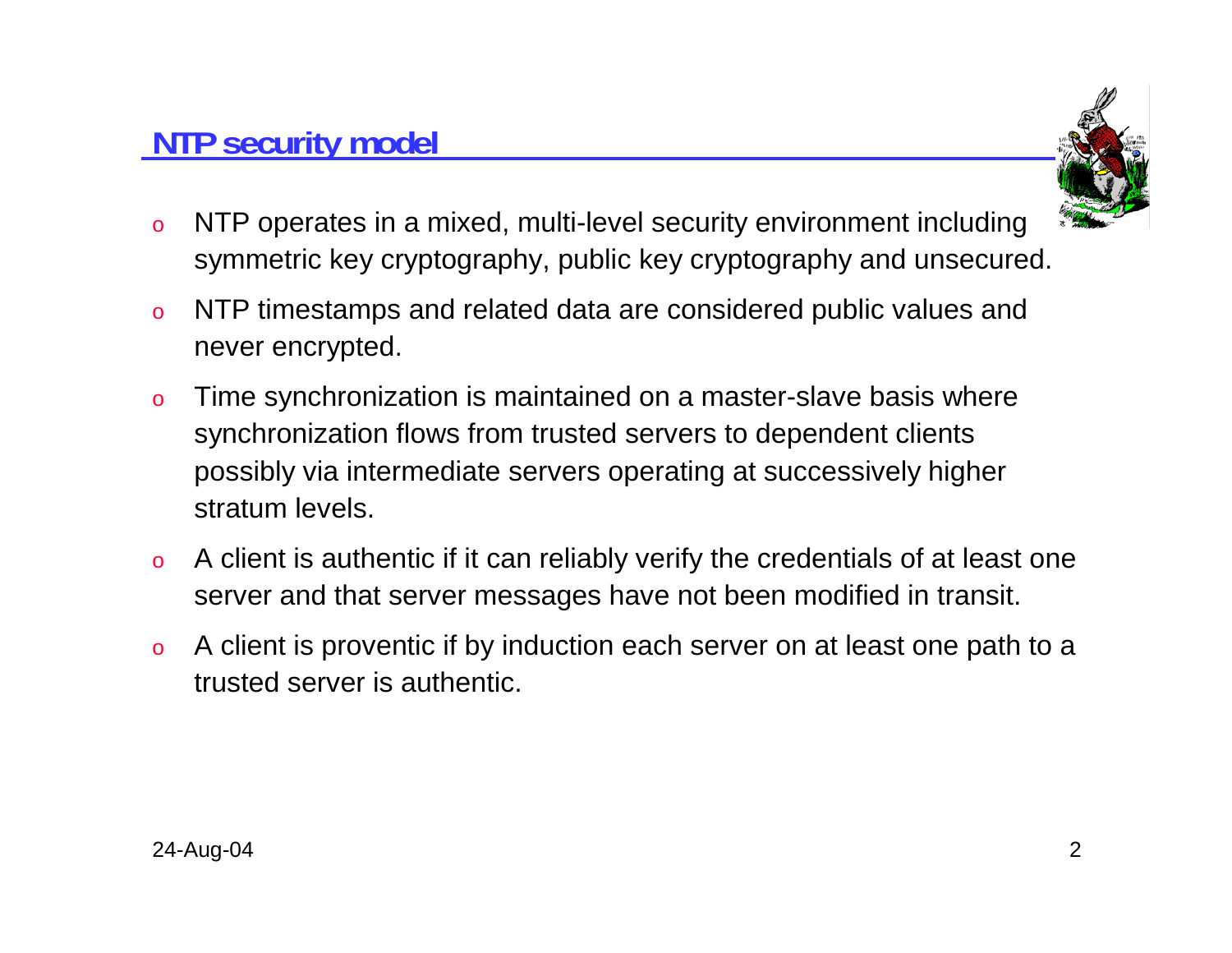

- oAn intruder can intercept and archive packets forever, as well as all the public values ever generated and transmitted over the net.
- o An intruder can generate packets faster than the server, network or client can process them, especially if they require expensive cryptographic computations.
- o In a wiretap attack the intruder can intercept, modify and replay a packet. However, it cannot permanently prevent onward transmission of the original packet; that is, it cannot break the wire, only tell lies and congest it. It is generally assumed that the modified packet cannot arrive at the victim before the original packet.
- o In a middleman or masquerade attack the intruder is positioned between the server and client, so it can intercept, modify and replay a packet and prevent onward transmission of the original packet. It is generally assumed that the middleman does not have the server private keys or identity parameters.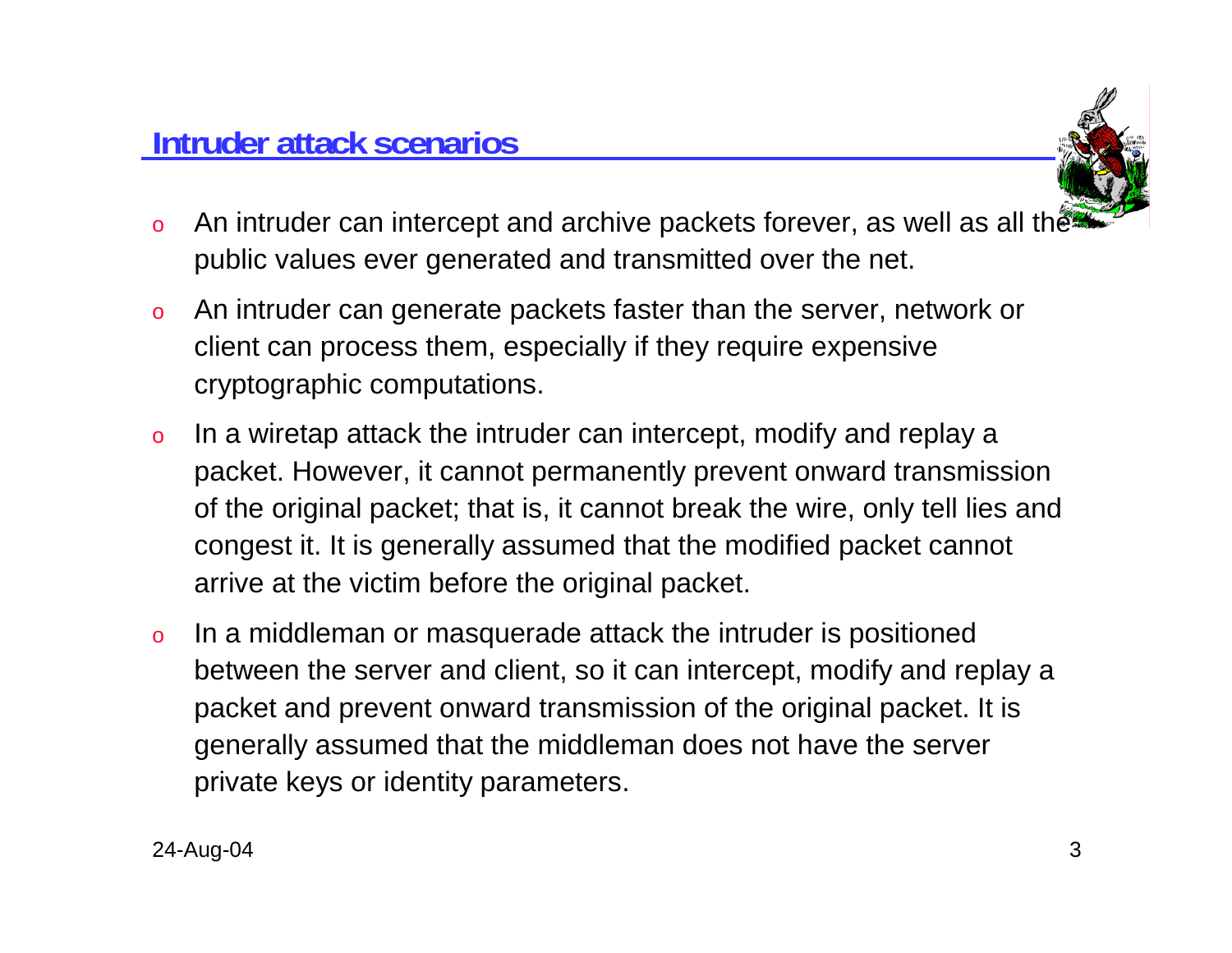

- o The running times for public key algorithms are relatively long and highly variable, so that the synchronization function itself must not require their use for every NTP packet.
- o In some modes of operation it is not feasible for a server to retain state variables for every client. It is however feasible to regenerated them for a client upon arrival of a packet from that client.
- o The lifetime of cryptographic values must be enforced, which requires a reliable system clock. However, the sources that synchronize the system clock must be cryptographically proventicated. This circular interdependence of the timekeeping and proventication functions requires special handling.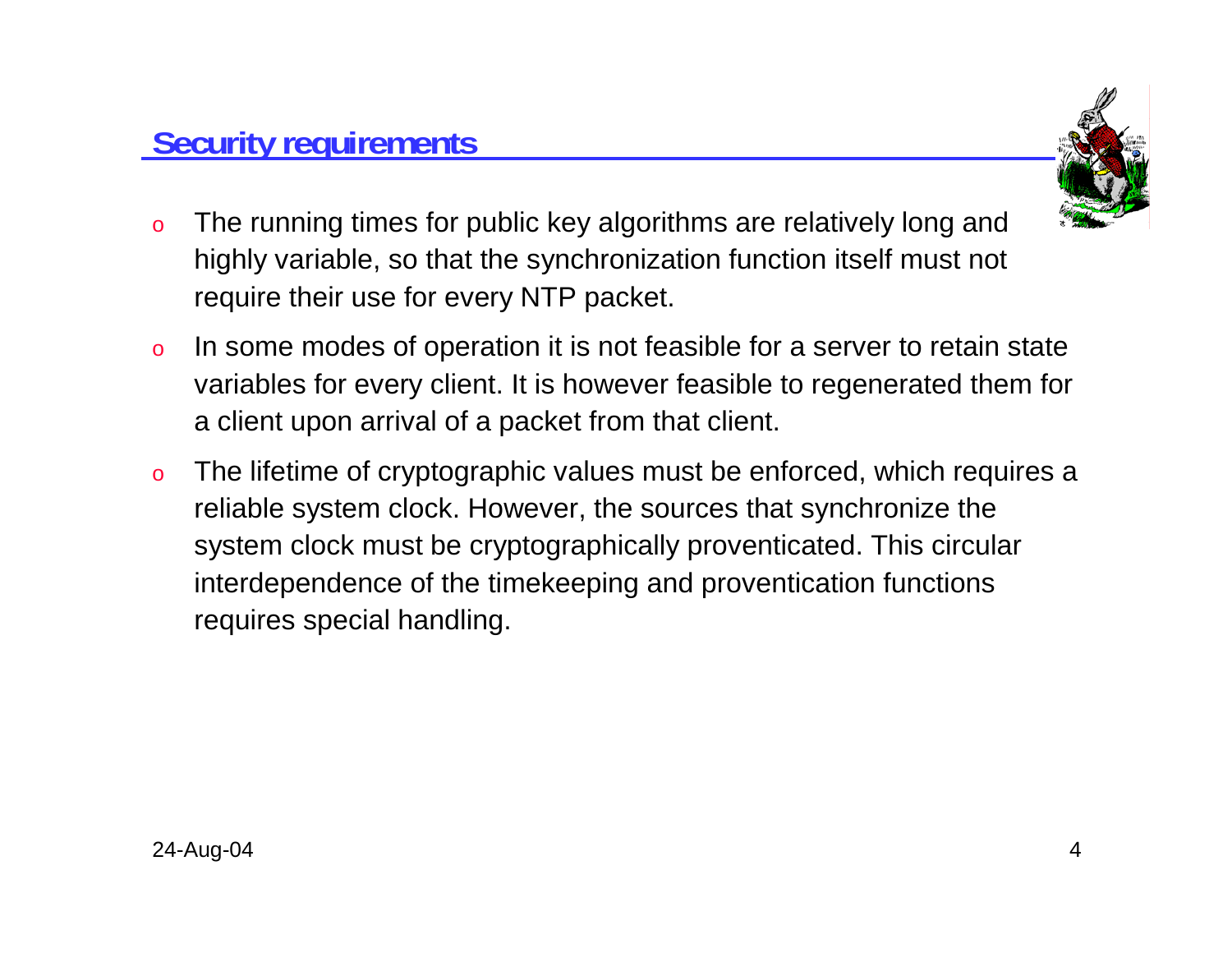

- o All proventication functions must involve only public values transmitted over the net with the exception of encrypted signatures and cookies intended only to authenticate the source. Unencrypted private values must never be disclosed beyond the machine on which they were created.
- o Public encryption keys and certificates must be retrievable directly from servers without requiring secured channels; however, the fundamental security of identification credentials and public values bound to those credentials must be a function of certificate authorities and/or webs of trust.
- o Error checking must be at the enhanced paranoid level, as network terrorists may be able to craft errored packets that consume excessive cycles with needless result.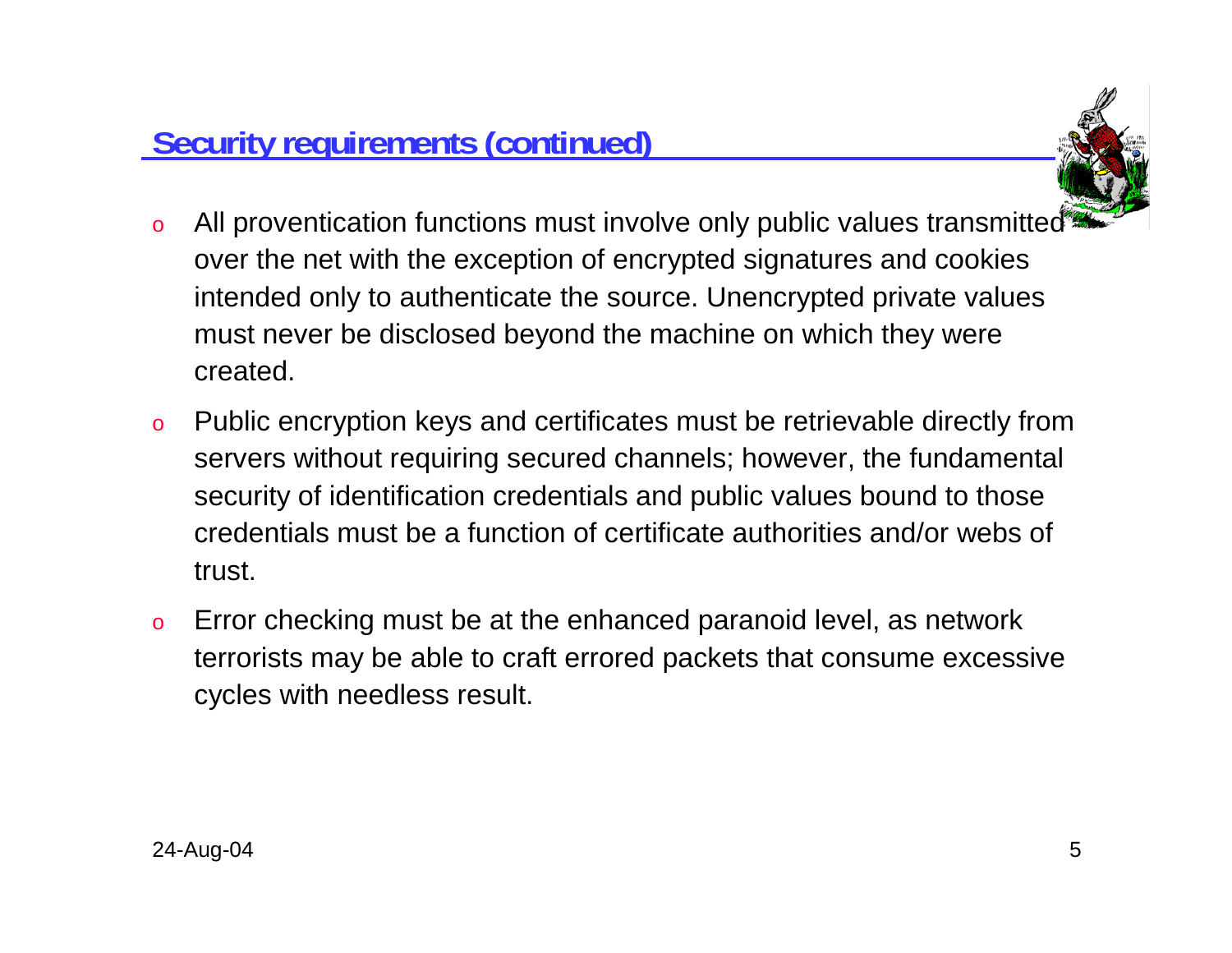

- oThe NTP network is a forest of hosts operating as servers and clients  $\frac{4}{3}$ 
	- $\bullet$ Primary (stratum 1) servers are the forest roots.
	- •Secondary (stratum > 1) servers join the trunks and branches of the forest.
	- •Clients are secondary servers at the leaves of the forest.
	- • Secondary servers normally use multiple redundant servers and diverse network paths to the same or next lower stratum level toward the roots.
- o An NTP subnet is a subset of the NTP network.
	- • Usually, but not necessarily, the subnet is operated by a single management entity over local networks belonging to the entity.
	- •The set of lowest-stratum hosts represent the roots of the subnet.
	- • The remaining subnet hosts must have at least one path to at least one of the roots.
	- • The NTP subnet is self contained if the roots are all primary (stratum 1) servers and derivative if not.
	- $\bullet$  Subnets may include branches to other subnets for primary and backup service and to create hierarchical multi-subnet structures.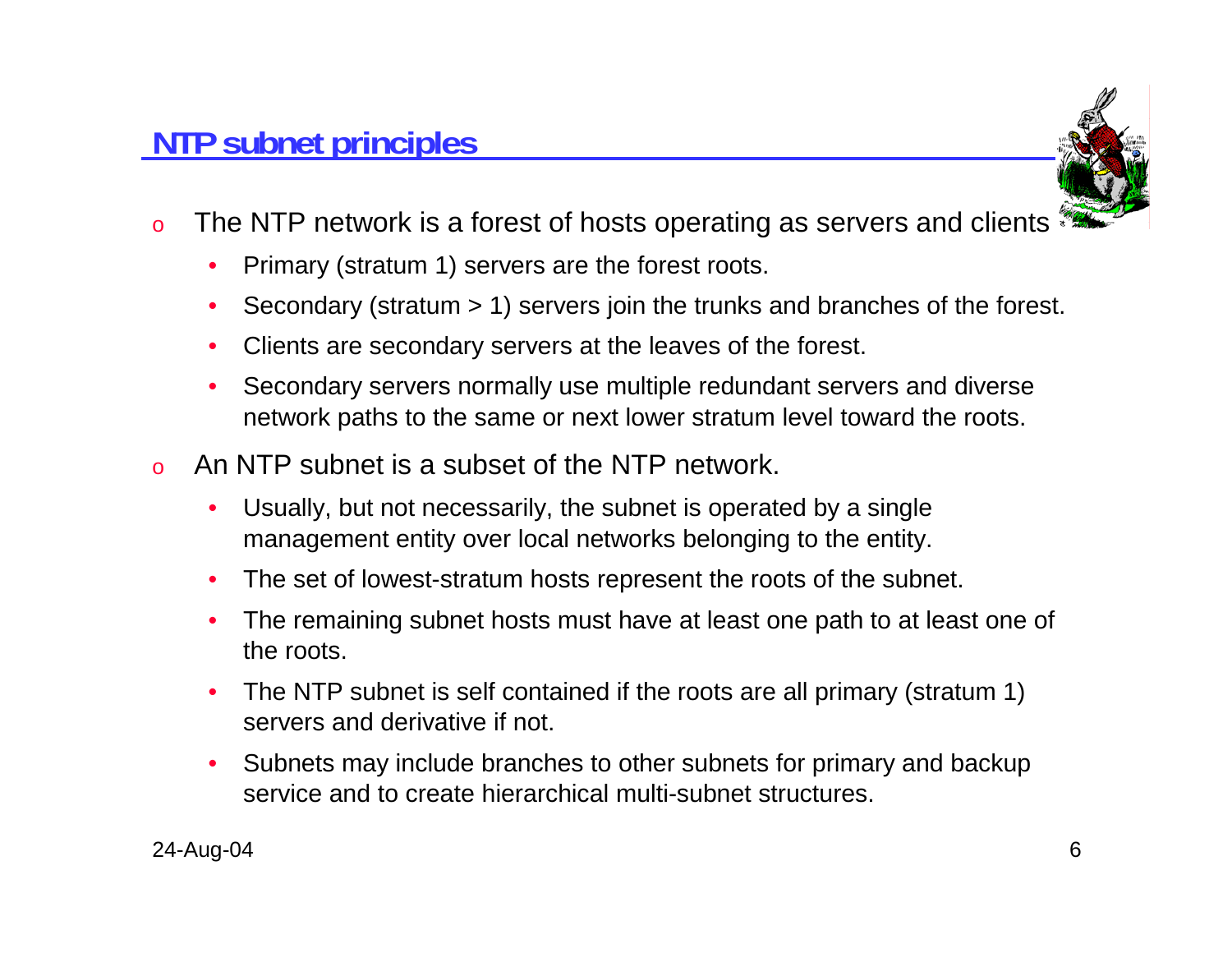

- o A NTP secure group is a subnet using a common security model, authentication protocol and identity scheme based on symmetric key or public key cryptography.
- o Each group host has
	- • Password-encrypted identity parameters and group key generated by a trusted agent.
	- • For public key cryptography, a public/private host key pair and self-signed host certificate,
- o Each group has one or more trusted hosts that
	- $\bullet$ Provide cryptographic redundancy and diversity.
	- Operate at the lowest stratum of the group.
	- • For public key cryptography, the host certificate must have a trusted extension field.
- o A trusted agent acting for the group generates the current identity parameters and group key, which are distributed by secure means..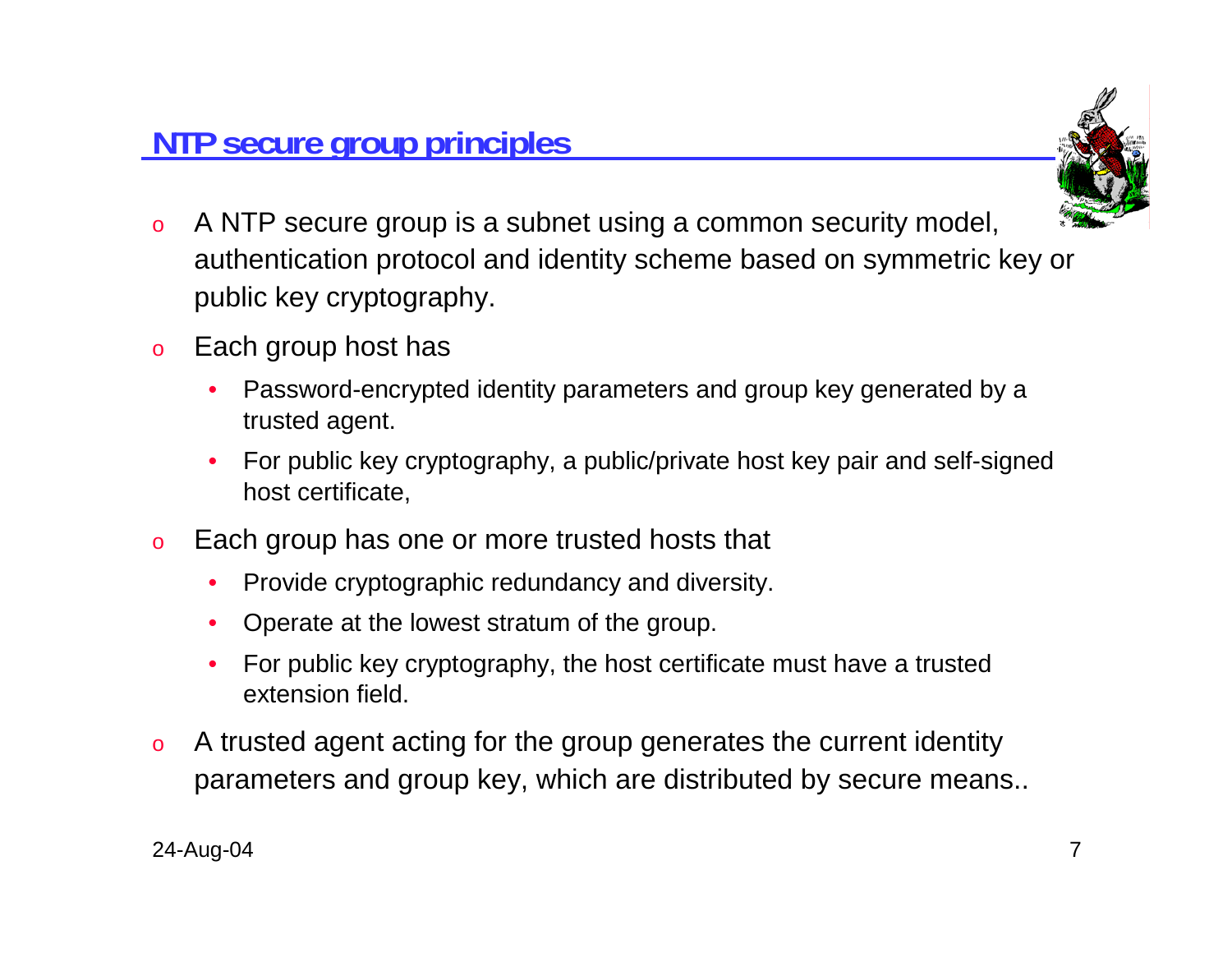### **Hierarchical groups and trust inheritance**



- oA host authenticates neighbor hosts by credentials, including certificate identity parameters, group key and identity scheme.
	- • A certificate trail must exist from each host via intervening hosts having the same credentials to (one of) the trusted host(s) at the lowest stratum of the group. The name of each trusted host must be a pseudonym for the group.
	- $\bullet$  The security protocol hikes the certificate trail to reveal the pseudonym which locates the credentials previously obtained from the trusted agent.
- o This provides the framework for hierarchical group authentication.
	- • The primary group includes multiple trusted primary (stratum 1) servers with primary group credentials.
	- • A derivative group includes multiple trusted secondary servers at a higher stratum with both primary and secondary group credentials. These servers authenticate the primary group using certificate trails ending at the primary servers.
	- • Dependent servers authenticate the derivative group using secondary group credentials and certificate trails ending at the secondary servers.
	- •And so on to higher stratum groups.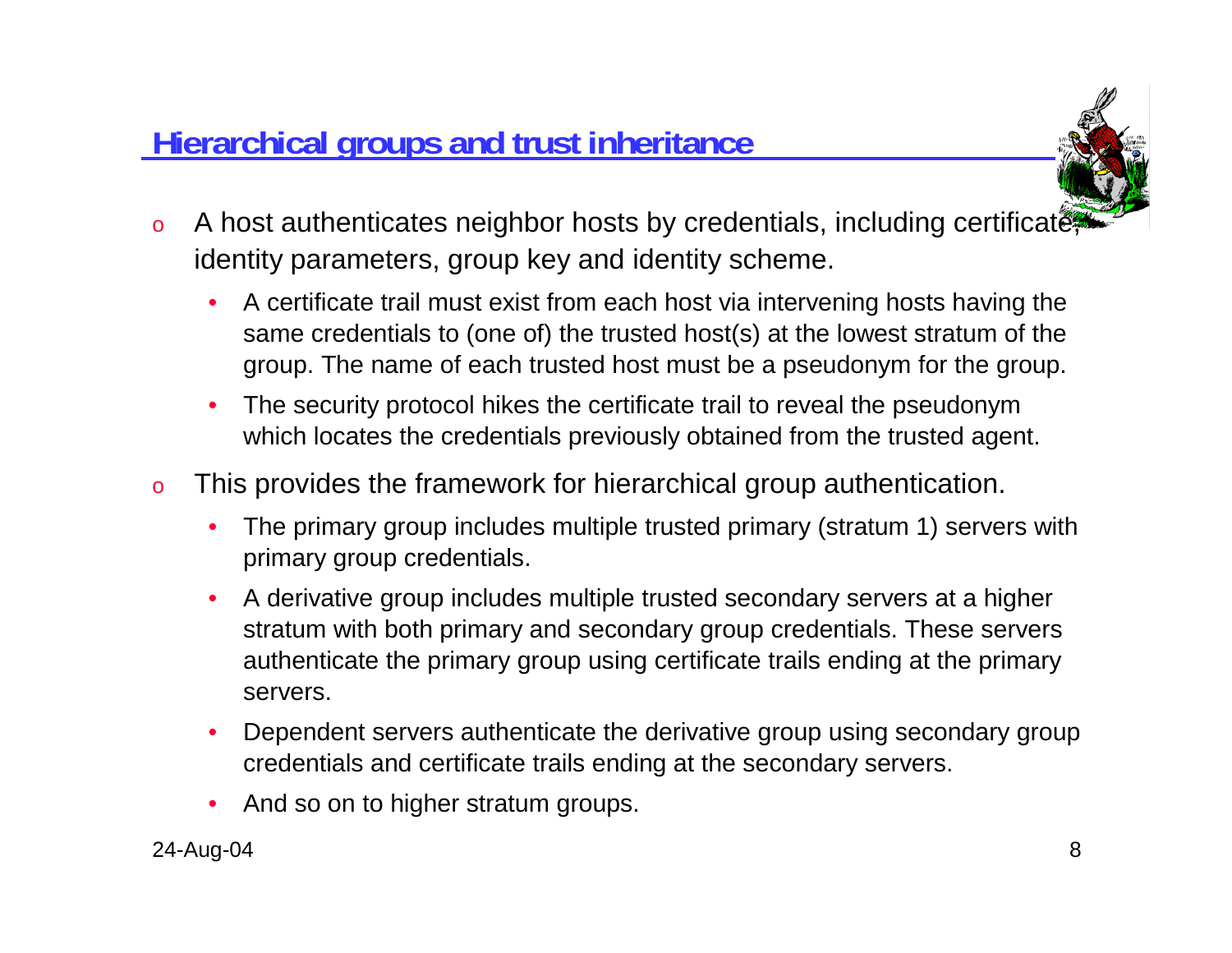

- o There are three groups, primary Alice and Helen and derivative Carol.
	- • Each member has the credentials for its group generated by a trusted authority. Alice trusts AB, Helen trusts R and Carol trusts X.
	- •C authenticates using Alice credentials and either A or B certificate.
	- •D authenticates using Alice credentials and certificate trails via C.
	- •S authenticates using Helen credentials and R certificate.
	- •Y and Z authenticate using Carol credentials and X certificate.
	- • X authenticates either with Alice credentials and trails via C and/or Helen credentials and trails via S. Which credentials to use are determined by the security protocol and trusted host at the end of the trail.
	- • Each trusted host must have credentials for all next downstratum trusted hosts.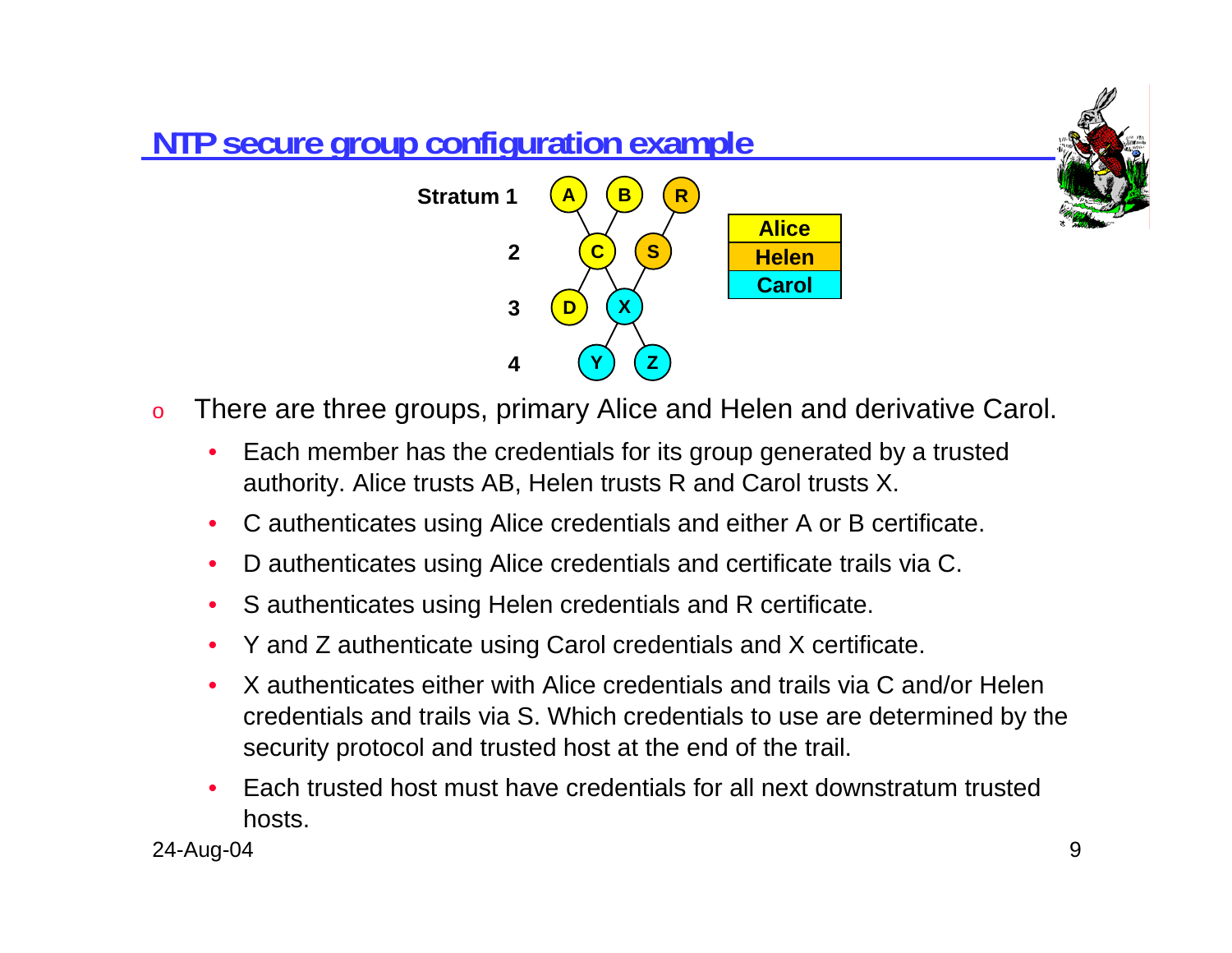

- o Eileen (stratum 3) chimes both Brenda and Denise, Brenda (2) chimes Alice (1) and Denise (2) chimes Carol (1). Alice and Carol have trusted certificates; Alice trusted group keys have been securely deployed.
	- •Step 1: Host loads self-signed subject certificate at startup.
	- • Step 2: Autokey loads server certificate signed by next lower stratum issuer. The trail continues until a trusted certificate is found.
	- •Step 3: Autokey loads group key and verifies server identity.
	- •Step 4: Autokey presents self-signed certificate to server for signature.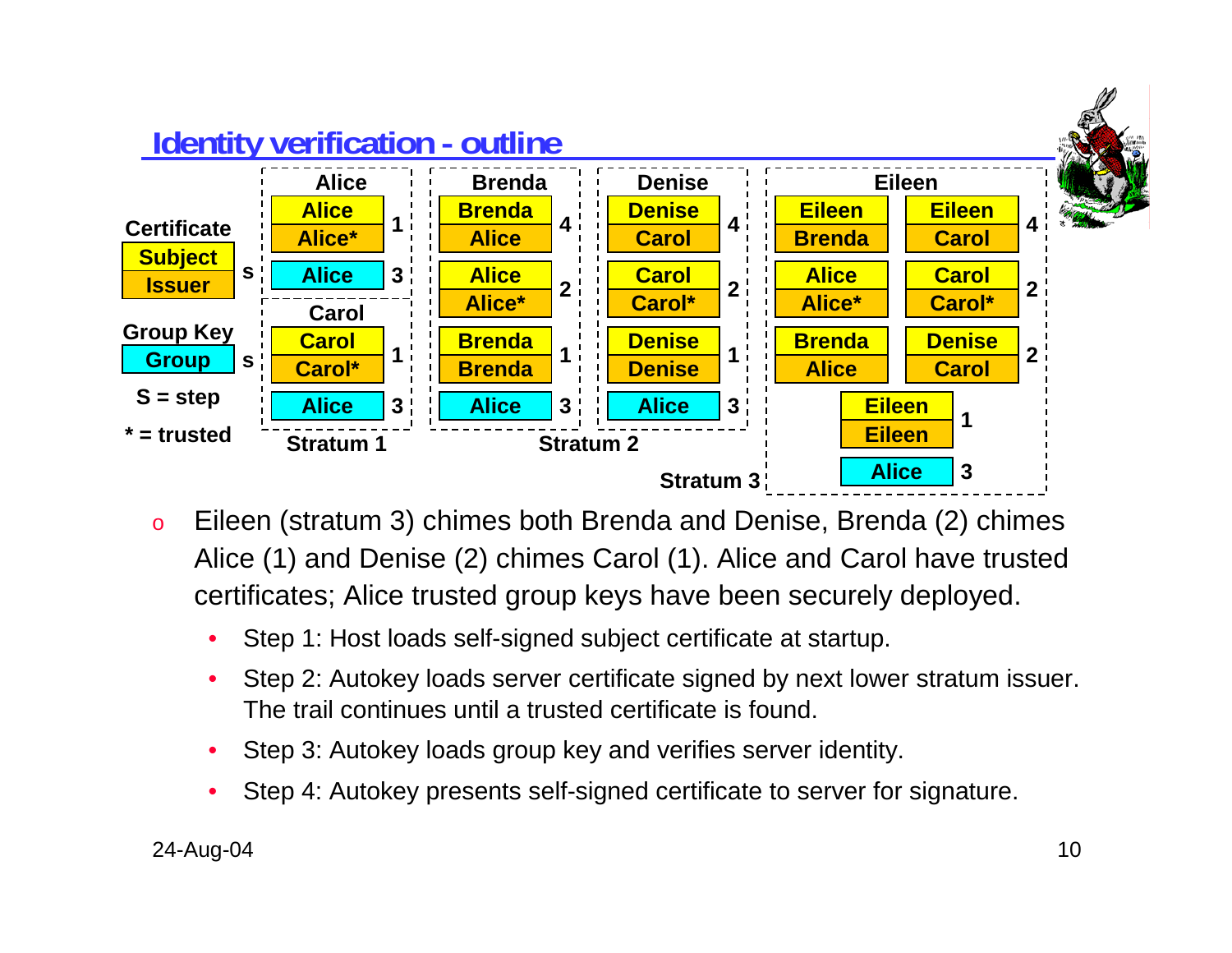

- o Alice and Carol are trusted agents in different groups.
	- •Alice group key previously deployed to Brenda and Eileen.
	- •Carol group key previously deployed to Denise and Eileen.
	- • Eileen hikes trail via Brenda to Alice and verifies identity with Brenda using Alice key.
	- • Eileen hikes trail via Denise to Alice and verifies identity with Denise using Carol key.
	- •Basic rule: each server must have all group keys for all possible hikes.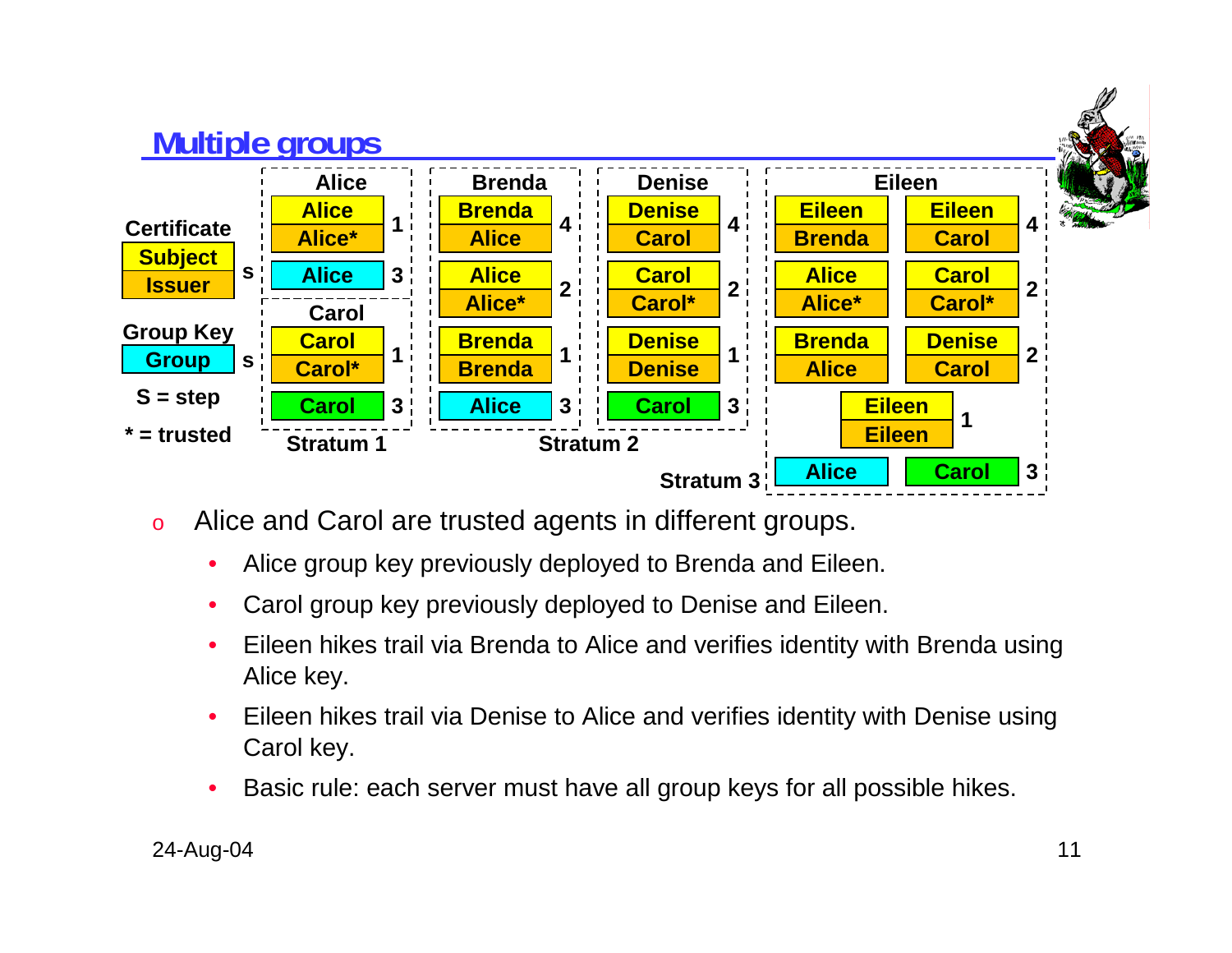### **Authentication scheme A (Diffie-Hellman)**



- o Scheme is based on Diffie-Hellman key agreement and conventional symmetric cryptosystem.
	- •Certificated public values for server are provided by X.509 infrastructure.
	- • Private session keys are distributed out-of-band in advance or derived using certificated Diffie-Hellman agreement (Station-Station protocol)
	- •The message digest is computed and verified using the session key
- o Advantages
	- •Requires no protocol modifications.
	- •Conforms to current IPSEC security models (Photuris, etc.).
	- $\bullet$ Can be adapted to multicasting in small groups.
- o Disadvantages
	- •Server requires separate state variables for each client.
	- •Does not scale to large subnets with many clients and few servers.
	- •Not practical for multicasting in large groups.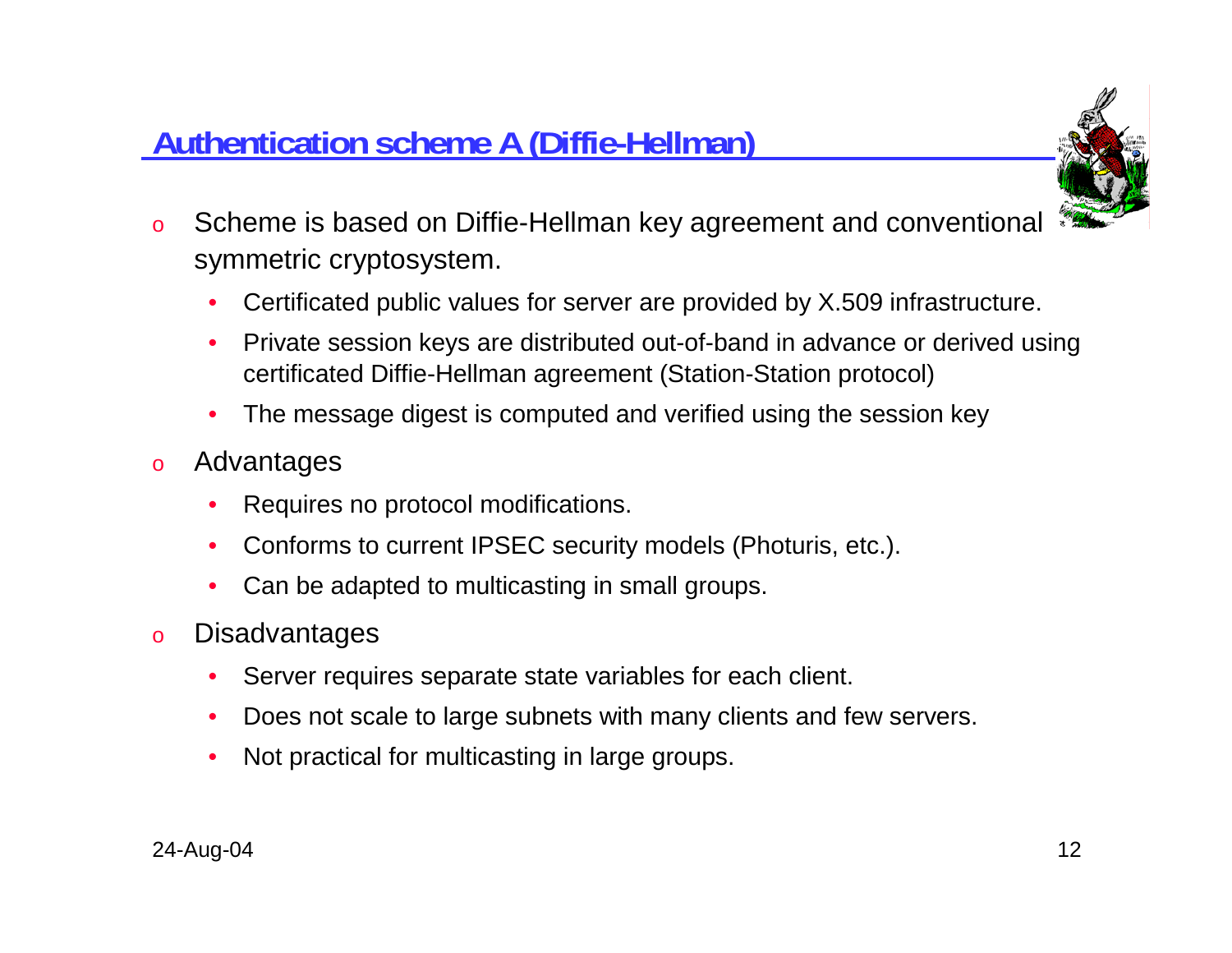### **Authentication scheme B (Kent)**



- o Scheme is based on RSA public key signature, Diffie-Hellman key agreement and MD5 one-way hash function.
	- •Certificated public values for server are provided by X.509 infrastructure.
	- • Server computes session key as MD5 hash of source and destination addresses, key identifier and cookie as hash of private value.
	- • On request, server encrypts cookie using provided client public key. Server sends this and RSA signature to client. Client verifies and stores for later.
	- •The message digest is computed and verified using the session key.
- o Advantages
	- •Requires no protocol modifications.
	- •Server needs no persistent state variables for clients .
- o**Disadvantages** 
	- •Not practical for multicasting.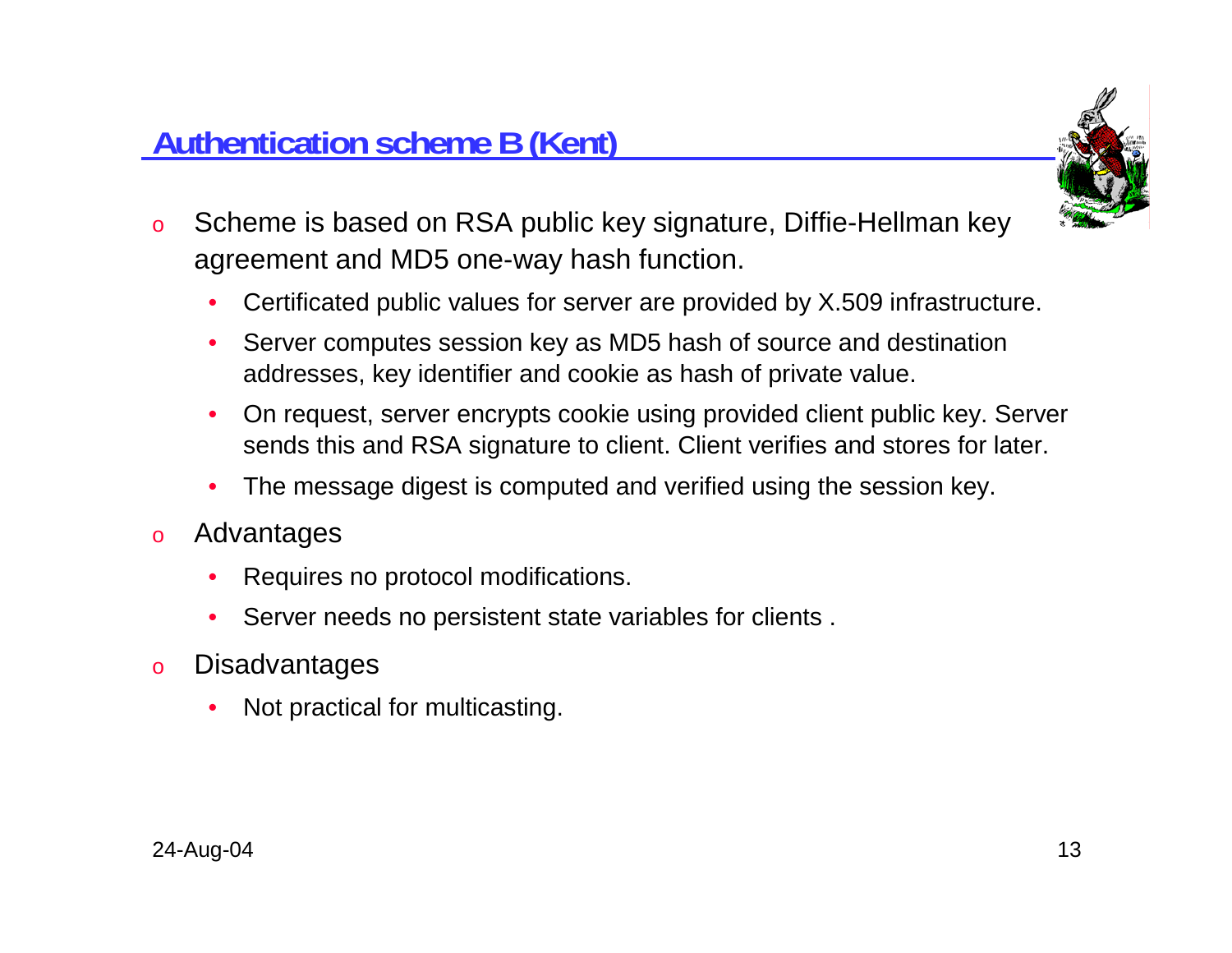### **Authentication scheme C (RSA)**



- o Scheme is based on RSA public key signature
	- •Certificated public values are provided by X.509 infrastructure.
	- • Server computes MD5 message digest and encrypts with RSA private key. This value is included in the message authentication code (MAC).
	- •Clients decrypt MAC and compare with computed message digest.
	- • Servers either
		- •Estimate encryption delay and compensate timestamp or
		- •Include timestamp in following message.
- o Advantages
	- •Best among all schemes for multicast security with man-in-middle attacks.
	- •Requires no client-specific state at server.
- o**Disadvantages** 
	- •Requires protocol changes; not backwards compatible.
	- $\bullet$ Requires significant processing time for each message.
	- •Unpredictable running time degrades timestamp accuracy.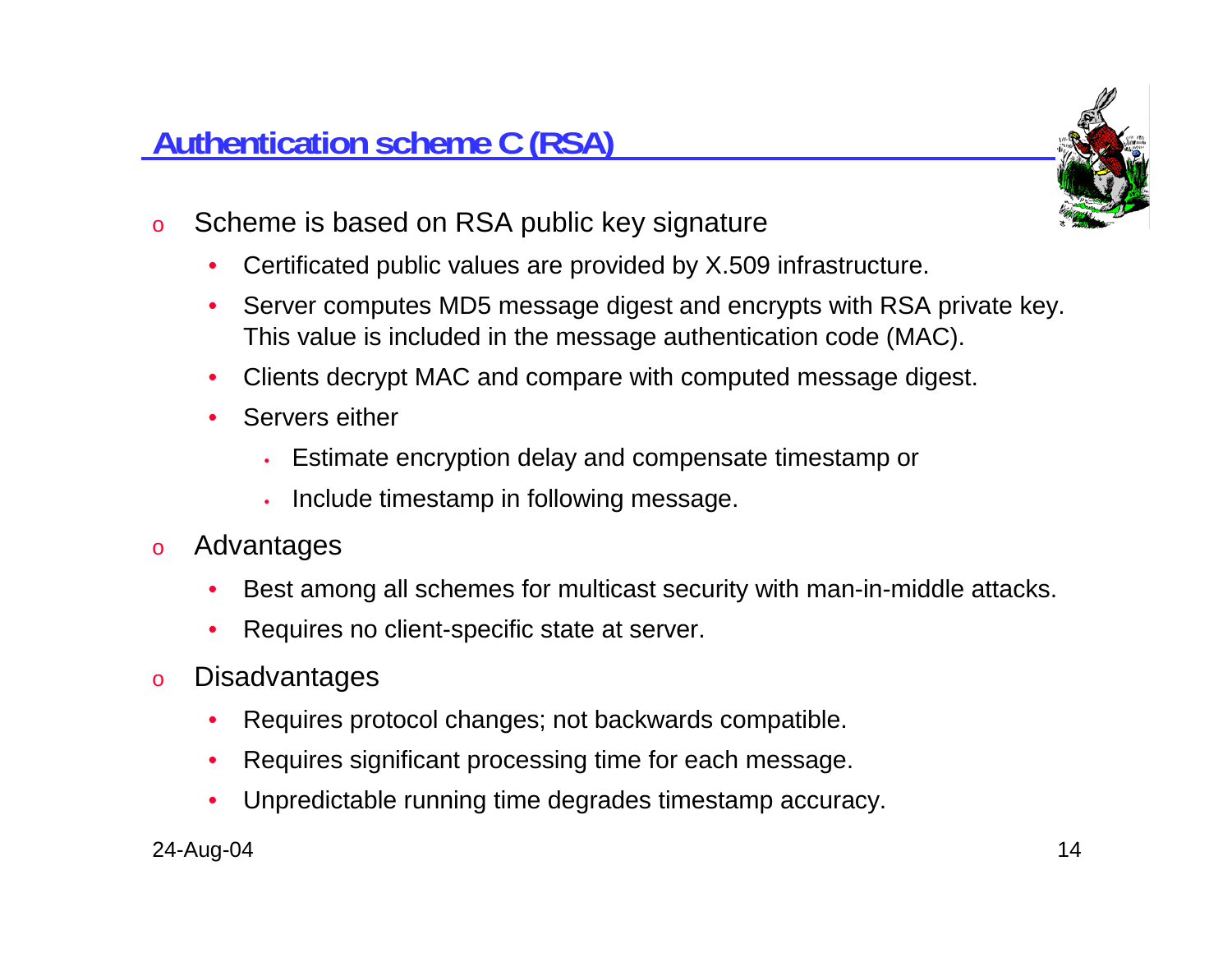

- o Scheme is based on public key (RSA) encryption and S-Key scheme
	- $\bullet$ Certificated public values are provided by X.509 infrastructure.
	- • Server generates session key list, where each key is a one-way hash of the previous key, then computes the RSA signature of the final session key
	- • Server uses keys in reverse order and generates a new list when the current one is exhausted; clients verify the hash of the current key equals the previous key
	- • On request, a server returns the final session key; clients use this if many messages are lost
	- •The message digest is computed and verified using the current key
- o Advantages
	- •Requires few protocol changes; backwards compatible
	- •Requires only one additional hash
- o**Disadvantages** 
	- •Vulnerable to certain man-in-the-middle attacks
	- •Lost packets require clients to perform repeated hashes

#### 24-Aug-04 15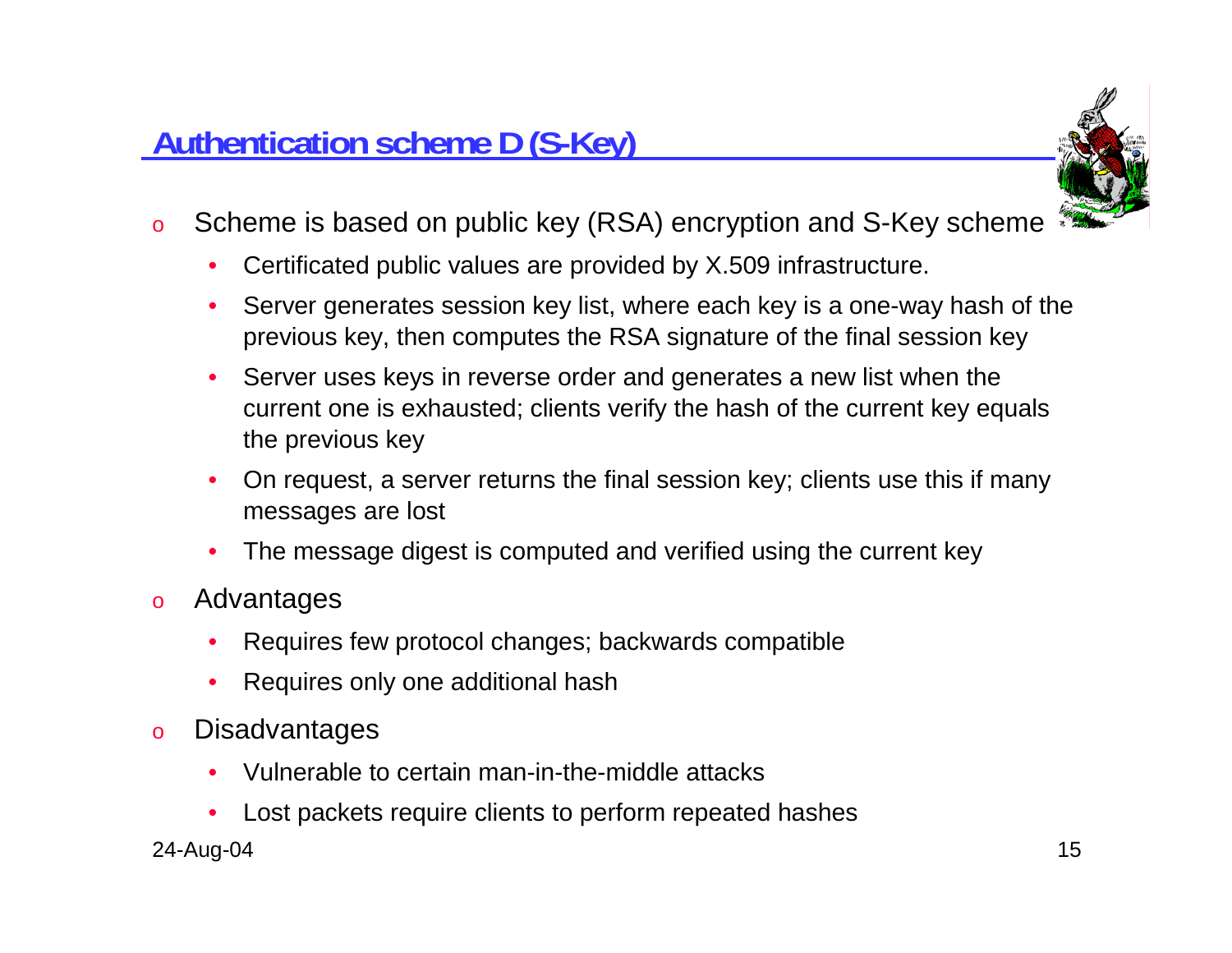

- o NTP symmetric key cryptography is based on keyed MD5 message digests.
	- • A message authentication code (MAC) is computed as the MD5 digest of the message concatenated with the group key.
	- •The computed MAC follows the message in the transmitted packet.
	- • The receiver computes the MAC in the same way and verifies it matches the MAC in the packet.
- o The group key consists of a 32-bit key ID and a 128-bit MD5 key.
	- • Each group has a different key distinguished by the key ID included in the MAC.
	- • Keys are created by the group trusted host and distributed by secure means.
	- • Keys have indefinite lifetime, but can be activated and deactivated by configuration or remotely.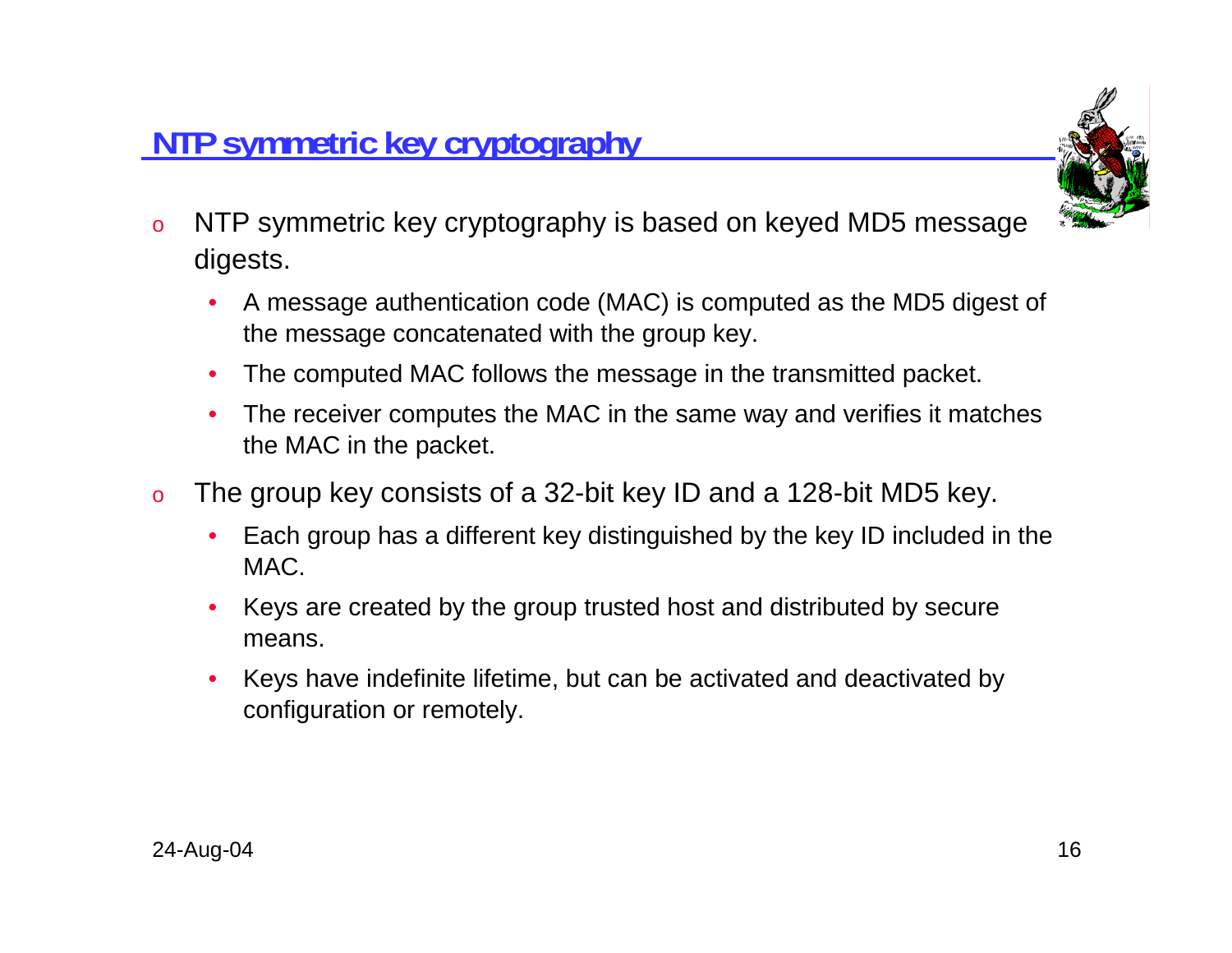### **NTP public key cryptography**



- o NTP and security protocol work independently for each client, with tentative outcomes confirmed only after both succeed.
- o Public keys and certificates are obtained and verified relatively infrequently using X.509 certificates and certificate trails.
- oSession keys are derived from public keys using fast algorithms.
- o Each NTP message is individually authenticated using session key and message digest (keyed MD5).
- o A proventic trail is a sequence of NTP servers each synchronized and cryptographically verified to the next lower stratum server and ending on one or more trusted primary time servers.
- o Proventic trails are constructed by induction from the primary servers to secondary servers at increasing stratum levels.
- o When server time and at least one proventic trail are verified, the peer is admitted to the population used to synchronize the system clock.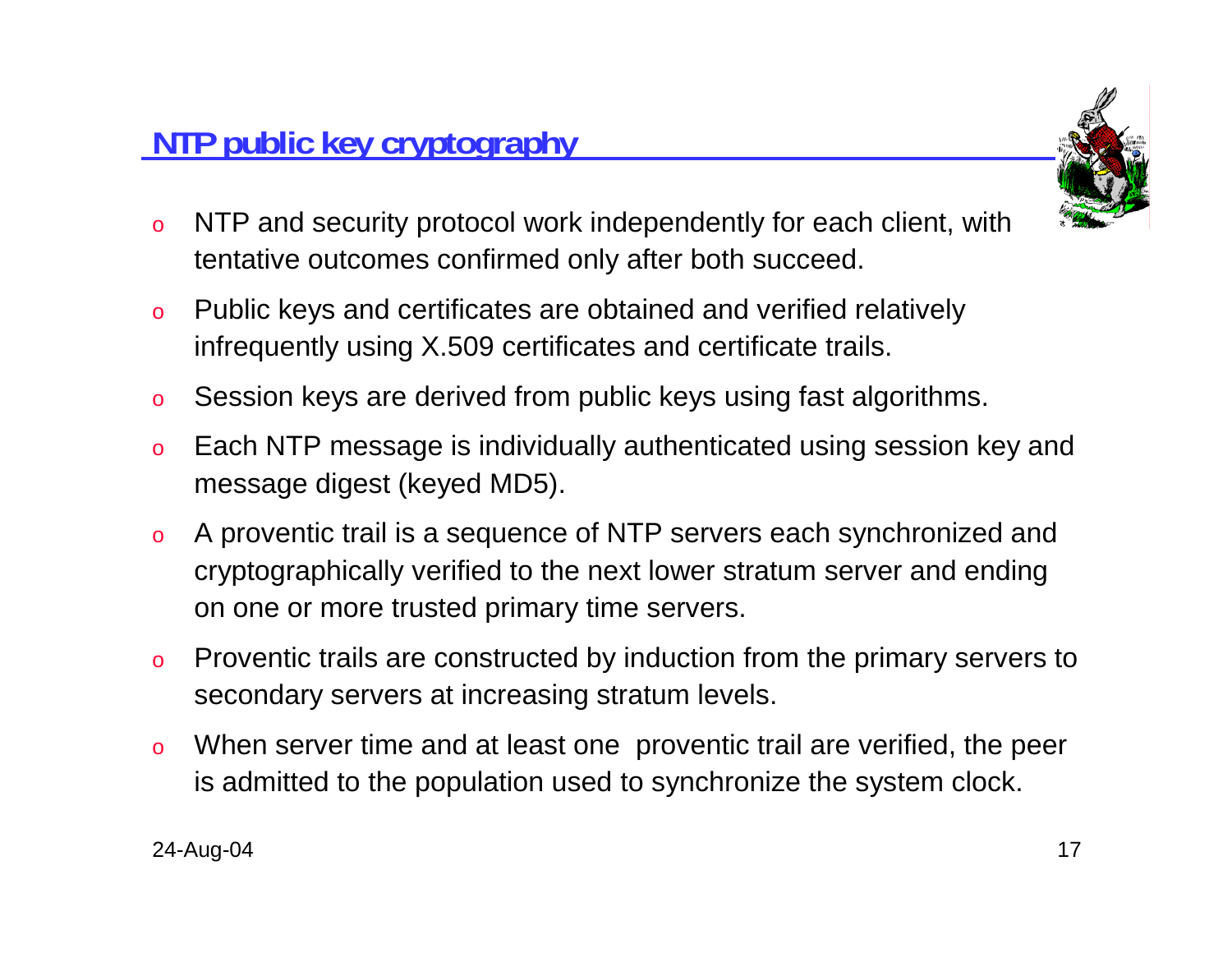#### 24-Aug-04 18

•

**NTP Autokey**

o

#### o In order to protect against middleman attacks, an optional cryptographic identity scheme can be used.

the trusted certificate which authenticates the path.

- A special purpose security protocol called Autokey verifies and instantiates cryptographic values as required.  $\bullet$ At initialization Autokey recursively obtains certificates until terminating with
- • A certificate trail is established dynamically where a client convinces the next lower stratum server to sign its certificate, which is then available to its own dependent clients.
- • The trusted group host certificate is explicitly designated as trusted using a X509v3 extension field.
- • Each group host generates a RSA or DSA public/private key pair and selfsigned X509v3 certificate.

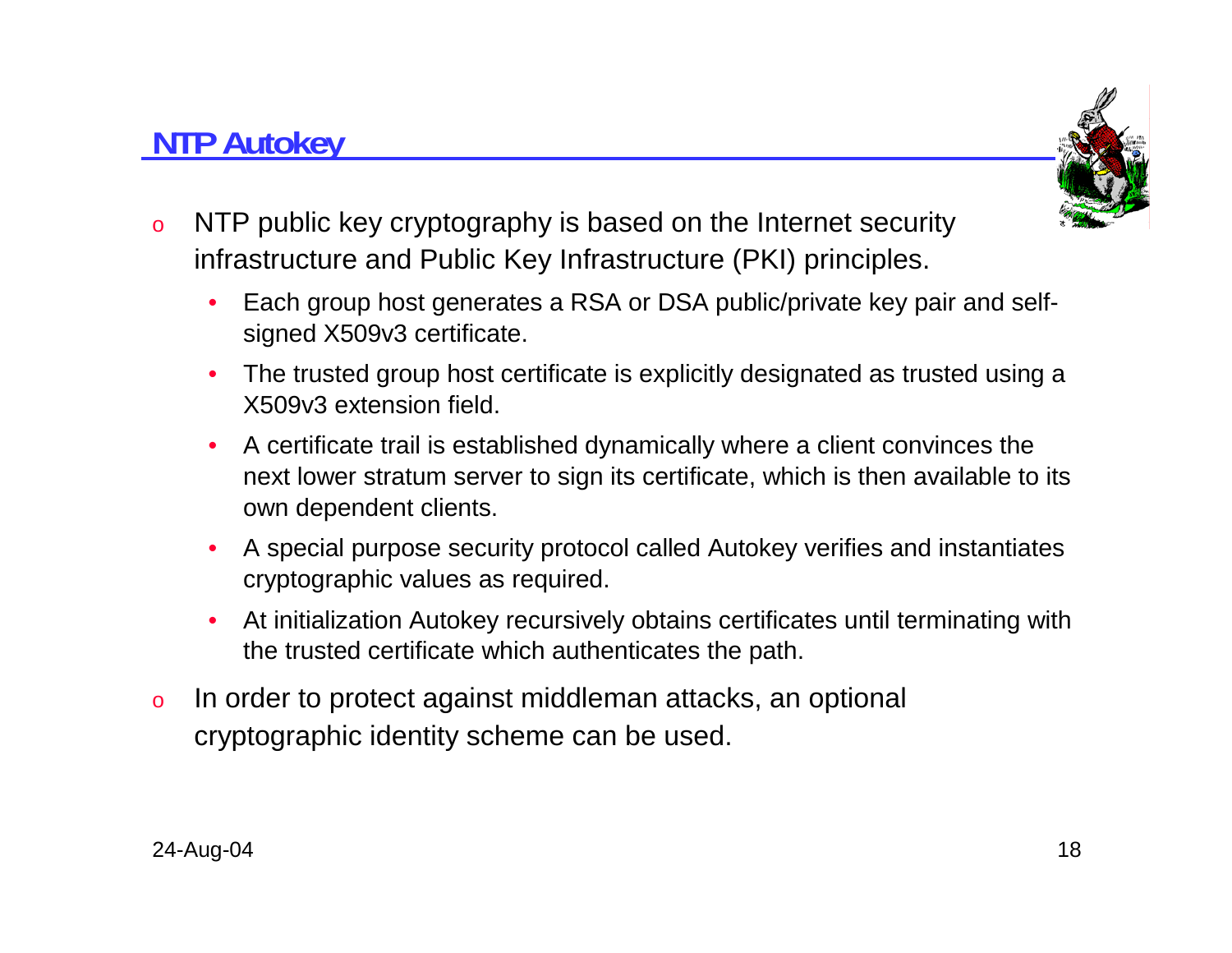### **Identification exchange**



- o This is a challenge-response scheme
	- • Client Alice and server Bob share a common set of parameters and <sup>a</sup> private group key *b*.
	- •Alice rolls random nonce *r* and sends to Bob.
	- • Bob rolls random nonce *k*, computes a one-way function *f*(*<sup>r</sup>*, *k*, *b*) and sends to Alice.
	- •Alice computes some function *g*(*f*, *b*) to verify that Bob knows *b*.
- o The signature prevents message modification and binds the response to Bob's private key.
- o An interceptor can see the challenge and response, but cannot determine *k* or *b* or how to construct a response acceptable to Alice.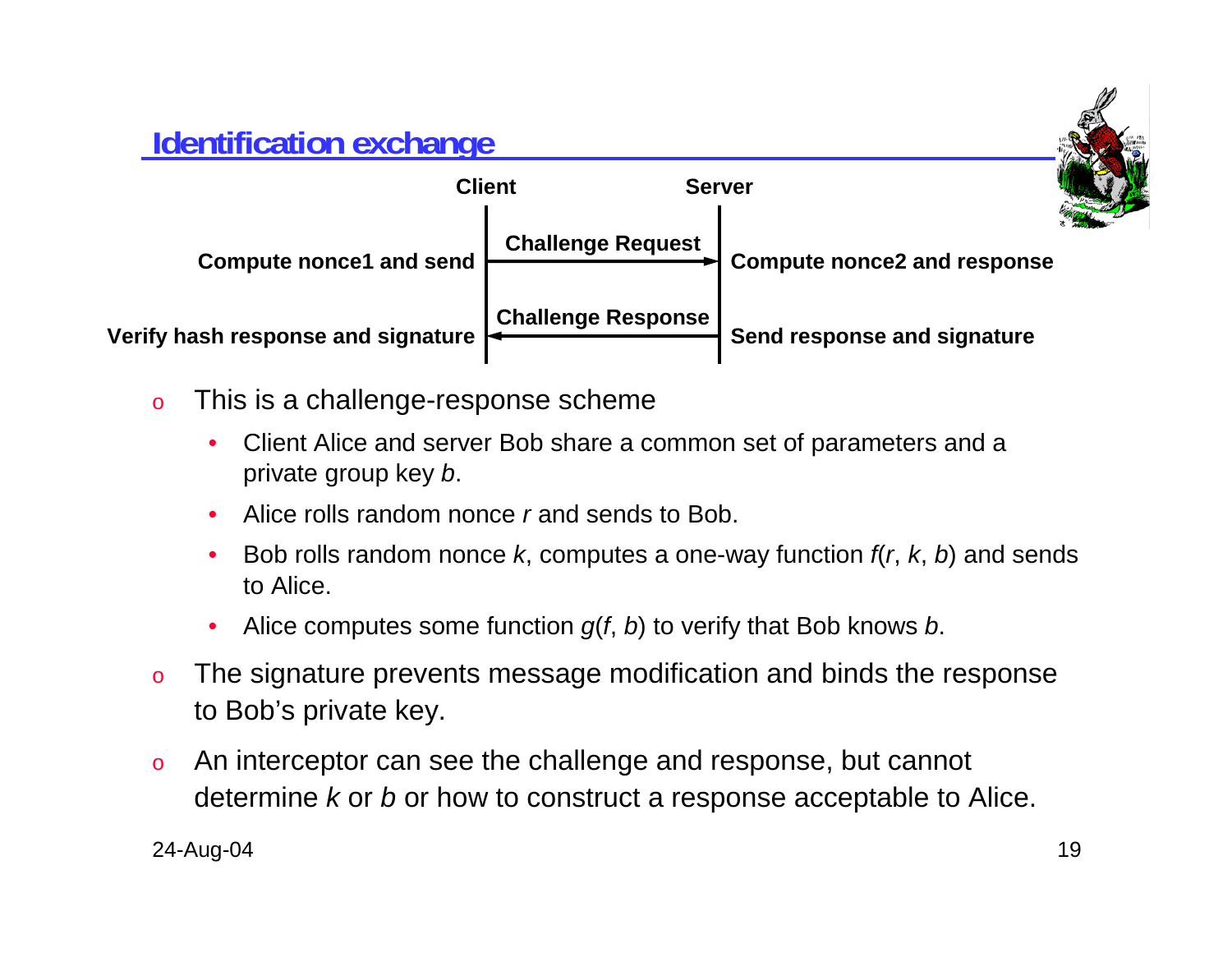### **Identity schemes**



- o Private certificate (PC) scheme
	- • Trusted agent generates a certificate marked private and transmits it by secure means to all group members. The certificate is never divulged outside the group and never presented for signature.
- o Trusted certificate (TC) scheme (default)
	- $\bullet$  The certificate trail is validated to a self signed certificate marked trusted. The identity exchange is not used. This scheme is vulnerable to a middleman masquerade.
- o Schnorr (IFF) scheme
	- $\bullet$  Trusted agent generates the IFF parameters and transmits them by secure means to all group members. The IFF identity exchange is used to verify group credentials.
- o Guillou-Quisquater (GQ) scheme
	- $\bullet$  Trusted agent generates the GQ parameters and transmits them by secure means to all group members. Each member generates a GQ private/public key pair and certificates with the public key in an extension field. The GQ identity exchange is used to verify group credentials.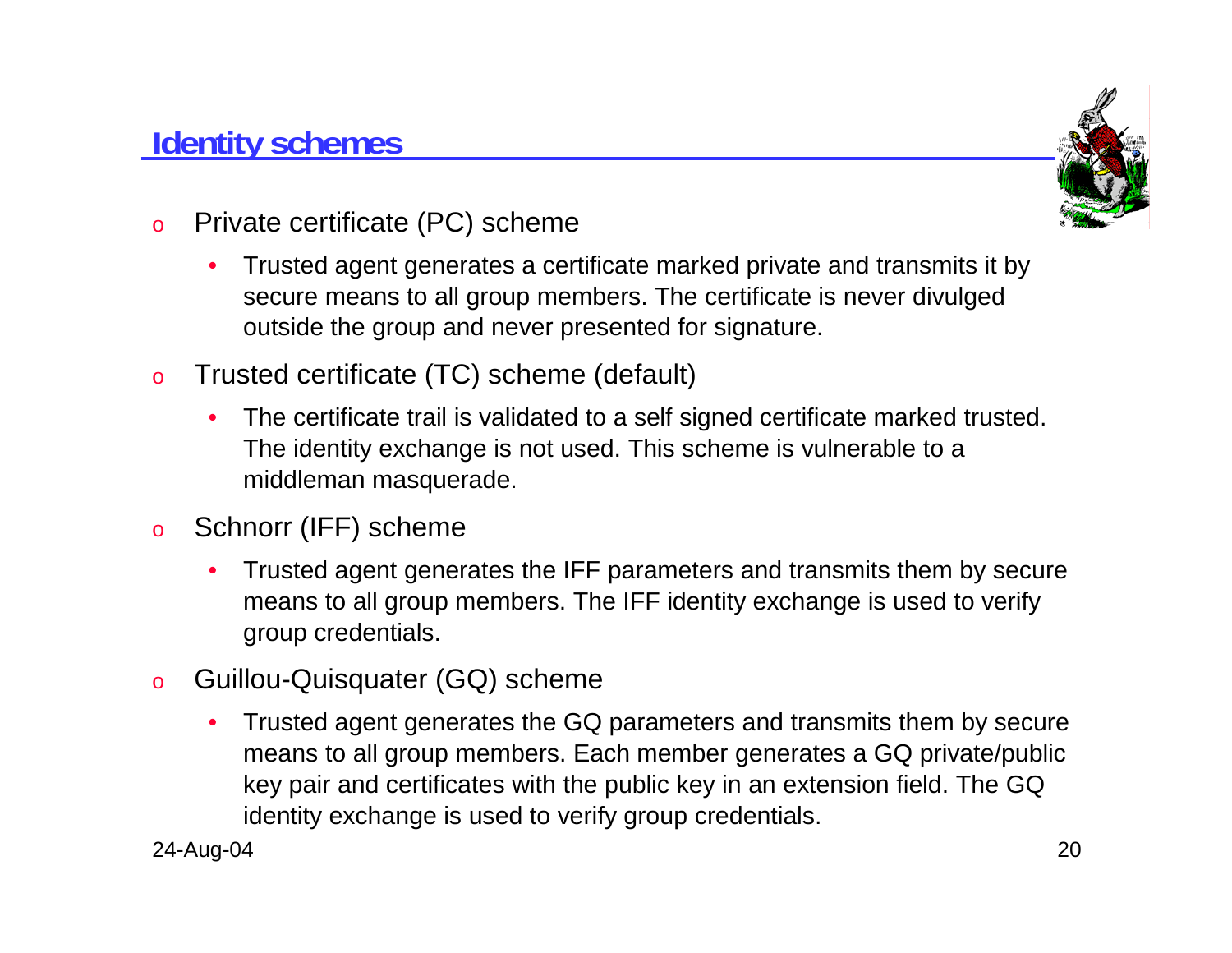

- o Mu-Varadharajan (MV) scheme
	- • This scheme is intended for servers with untrusted dependent clients and where the ultimate trust rests with a trusted agent. The trusted agent generates parameters and private encryption keys for the server group and private decryption keys for the client group. The MV identity exchange is used to verify server credentials.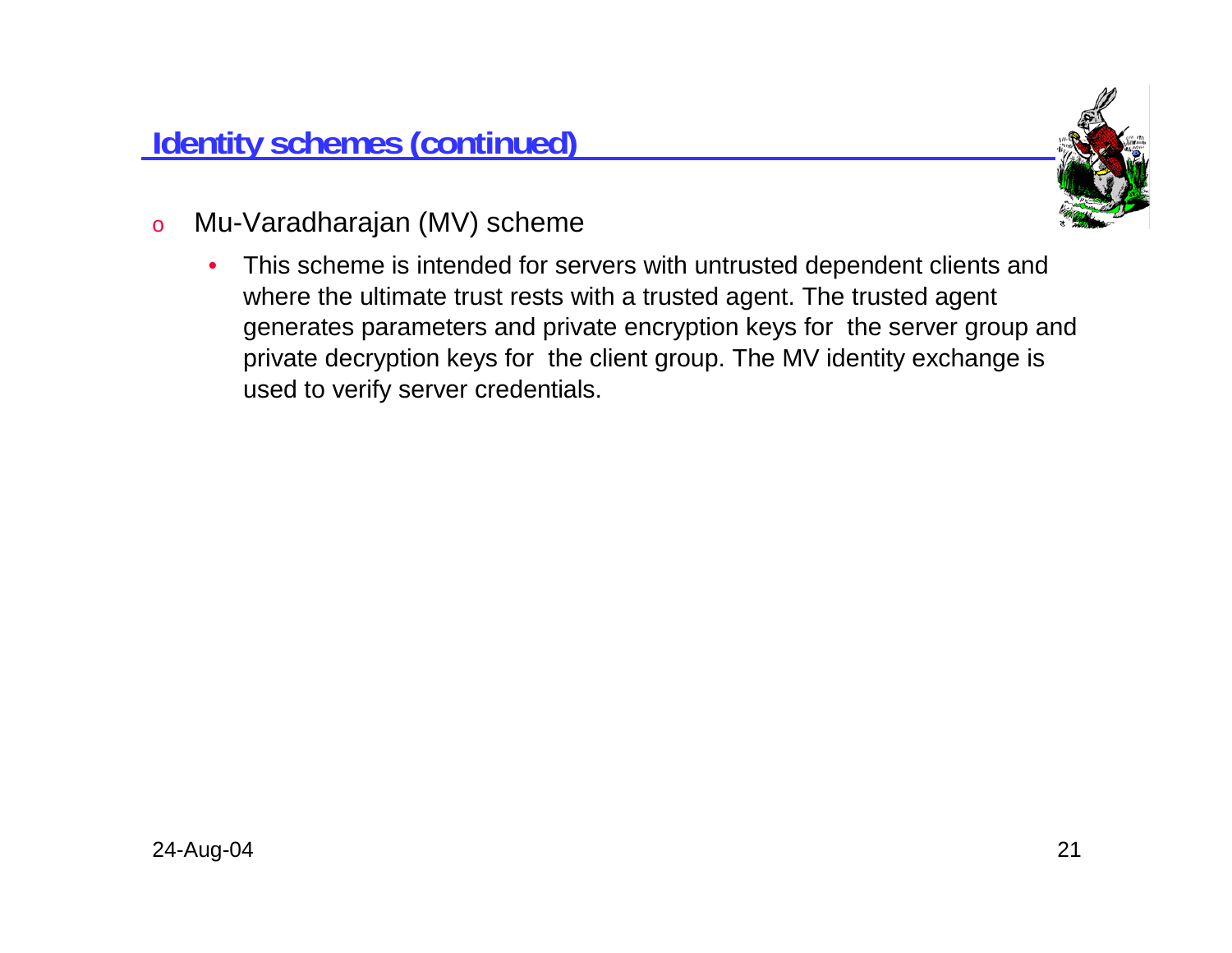### **Future plans**



- o Deploy, test and evaluate NTP Version 4 daemon in testbeds, then at friendly sites in the US, Europe and Asia
- oRevise the NTP formal specification and launch on standards track
- oParticipate in deployment strategies with NIST, USNO, others
- oProsecute standards agendae in IETF, ANSI, ITU, POSIX
- o Develop scenarios for other applications such as web caching, DNS servers and other multicast services